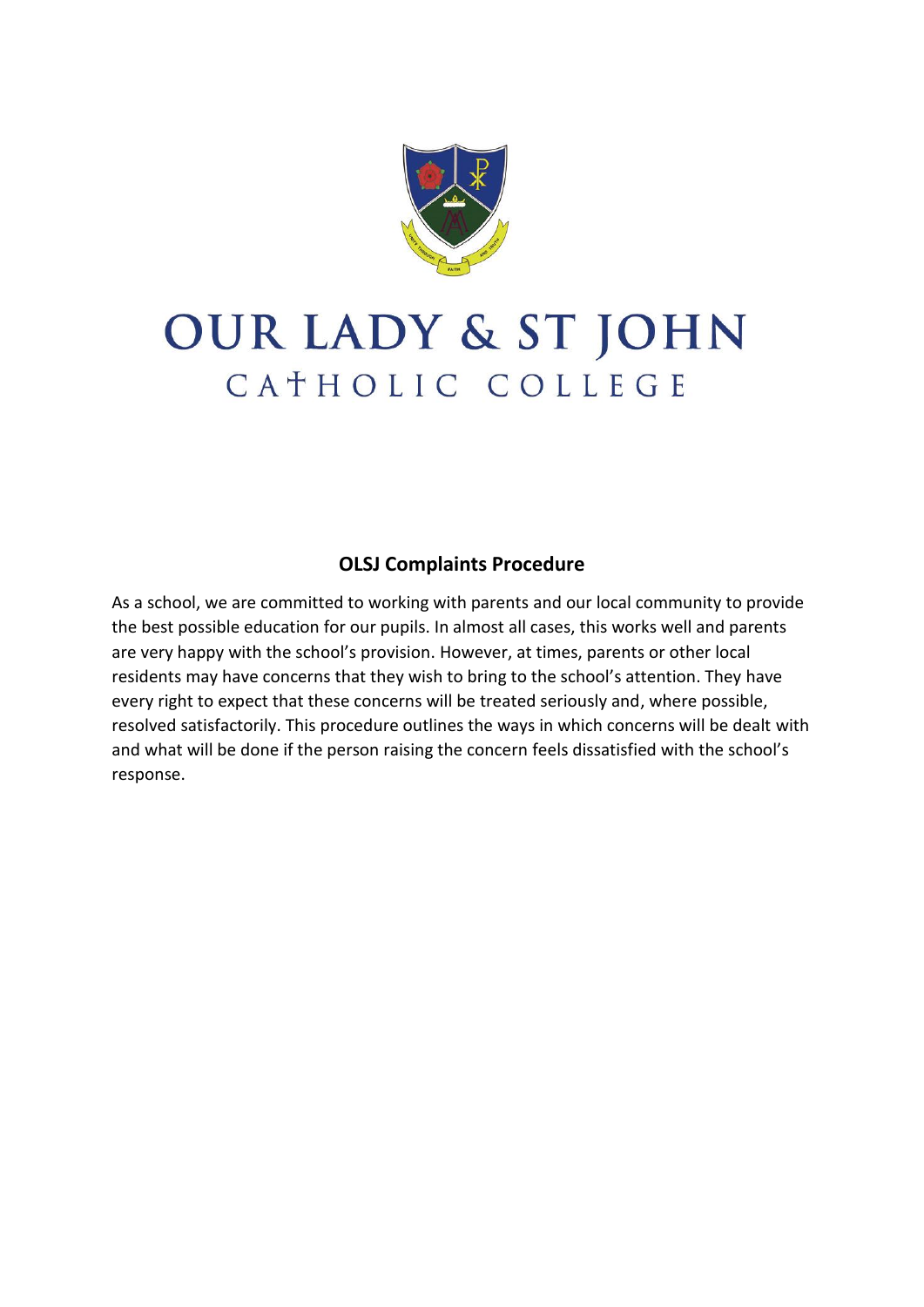#### **Informal Procedure**

The vast majority of concerns can be dealt with informally and resolved quickly. For a pupil related query, your first contact should be the child's form tutor. Any other queries will be directed to the colleague best placed to deal with the concern and the school will endeavour to resolve it. When we work together, the outcome can be reached quickly, which benefits all concerned. Should you feel dissatisfied with the way it is dealt with or the outcome then you can choose to lodge a formal complaint.

## **Formal Complaint First Stage**

If the concern is not resolved informally, you should contact the Deputy Headteacher, Mrs Spicer. Wherever possible, you should make your complaint in writing by you or by another person on your behalf, with your consent (by letter or email).

The Deputy Headteacher will liaise with the Headteacher and will offer to meet with you, or nominate the appropriate member of staff to discuss your concerns, within ten working days or as soon as is reasonably practicable. Where necessary the Deputy Headteacher, or other nominated member of staff, will carry out a full investigation into the issues raised. The Deputy-Headteacher will give you a response as soon as possible and within ten working days of this meeting wherever possible.

Where the complaint is against the Headteacher, the Chair of Governors, another governor or the Governing Body as a whole, the complaint will move straight to the second stage of the procedure.

#### **Formal Complaint Second Stage**

If the complaint cannot satisfactorily be resolved at the first stage of the procedure, you should put your complaint in writing (where possible) to the Chair of Governors (or Vice Chair/ nominated governor where the complaint is against the Chair of Governors), which may be by letter or email, via the school. The Chair/Vice Chair/nominated governor should respond to you within ten working days of receiving the complaint, or as soon as is reasonably practicable after this.

The Chair/Vice Chair/nominated governor will review any investigation and Headteacher's decision and may confirm this decision or reach a different decision. The governor may choose to reinvestigate the complaint in whole or in part. The Chair/Vice Chair/nominated governor will communicate his/her response to you as soon as possible but, in any case, within ten working days of the meeting.

Where you are dissatisfied with this response you should move to the appeal stage of the procedure.